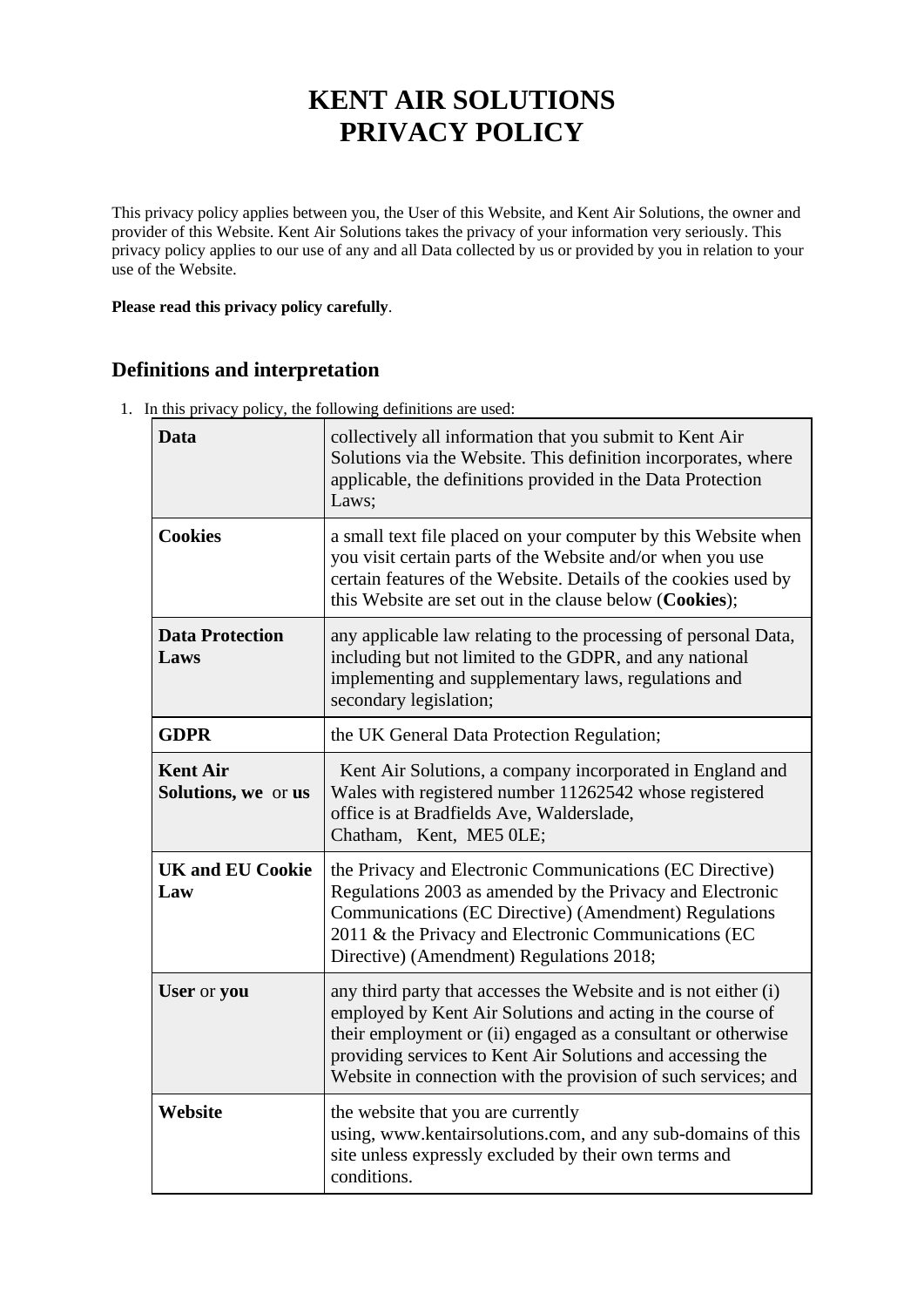- 2. In this privacy policy, unless the context requires a different interpretation:
	- a. the singular includes the plural and vice versa;
	- b. references to sub-clauses, clauses, schedules or appendices are to sub-clauses, clauses, schedules or appendices of this privacy policy;
	- c. a reference to a person includes firms, companies, government entities, trusts and partnerships;
	- d. "including" is understood to mean "including without limitation";
	- e. reference to any statutory provision includes any modification or amendment of it;
	- f. the headings and sub-headings do not form part of this privacy policy.

## **Scope of this privacy policy**

- 3. This privacy policy applies only to the actions of Kent Air Solutions and Users with respect to this Website. It does not extend to any websites that can be accessed from this Website including, but not limited to, any links we may provide to social media websites.
- 4. For purposes of the applicable Data Protection Laws, Kent Air Solutions is the "data controller". This means that Kent Air Solutions determines the purposes for which, and the manner in which, your Data is processed.

## **Data collected**

- 5. We may collect the following Data, which includes personal Data, from you:
	- a. name;
	- b. contact Information such as email addresses and telephone numbers;

in each case, in accordance with this privacy policy.

## **How we collect Data**

- 6. We collect Data in the following ways:
	- a. data is given to us by you; and
	- b. data is collected automatically.

#### **Data that is given to us by you**

- 7. Kent Air Solutions will collect your Data in a number of ways, for example:
	- a. when you contact us through the Website, by telephone, post, e-mail or through any other means;
	- b. when you elect to receive marketing communications from us;
	- c. when you use our services;
	- in each case, in accordance with this privacy policy.

## **Data that is collected automatically**

- 8. To the extent that you access the Website, we will collect your Data automatically, for example:
	- a. we automatically collect some information about your visit to the Website. This information helps us to make improvements to Website content and navigation, and includes your IP address, the date, times and frequency with which you access the Website and the way you use and interact with its content.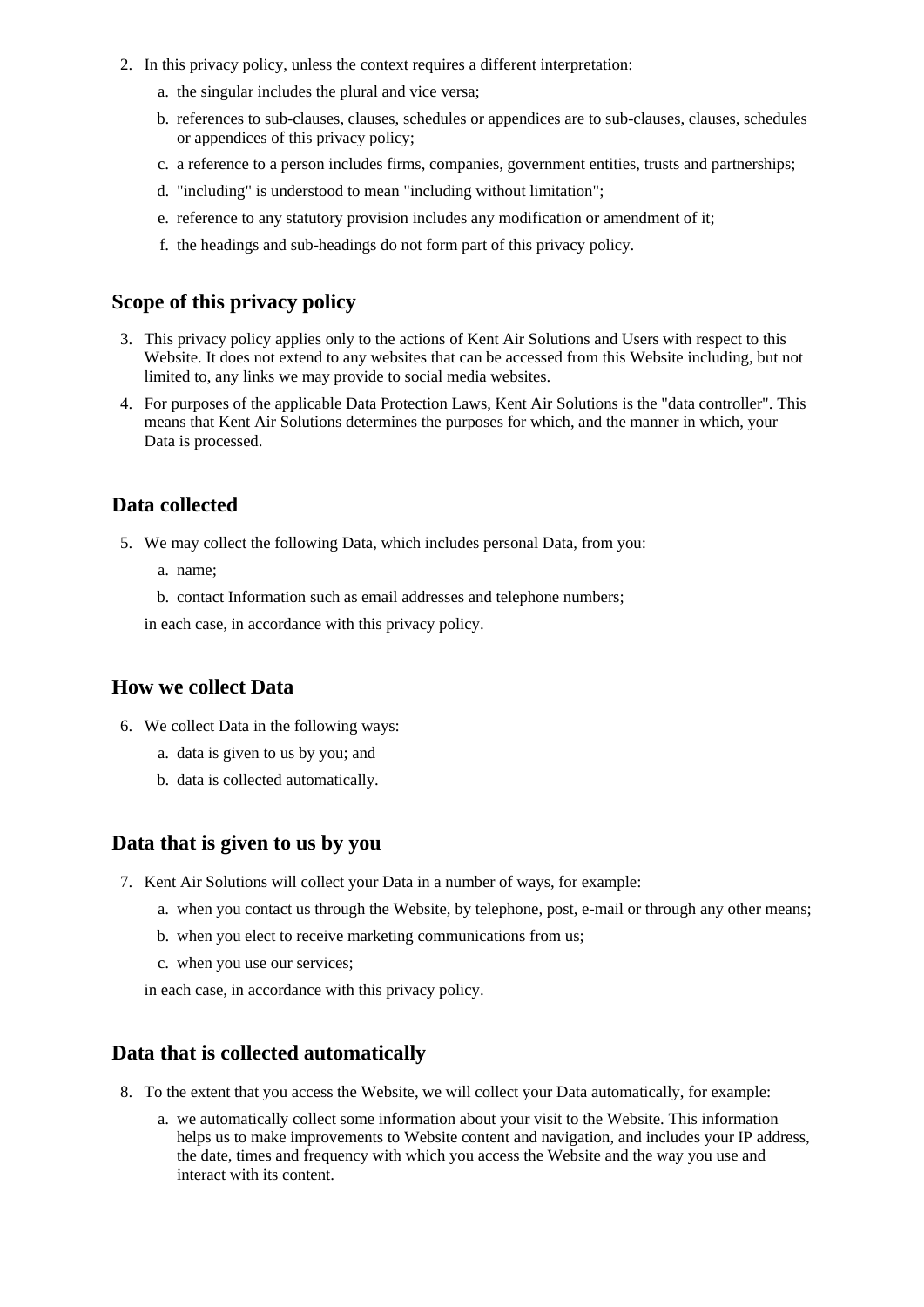b. we will collect your Data automatically via cookies, in line with the cookie settings on your browser. For more information about cookies, and how we use them on the Website, see the section below, headed "Cookies".

## **Our use of Data**

- 9. Any or all of the above Data may be required by us from time to time in order to provide you with the best possible service and experience when using our Website. Specifically, Data may be used by us for the following reasons:
	- a. internal record keeping;
	- b. improvement of our products / services;
	- c. transmission by email of marketing materials that may be of interest to you;

in each case, in accordance with this privacy policy.

- 10. We may use your Data for the above purposes if we deem it necessary to do so for our legitimate interests. If you are not satisfied with this, you have the right to object in certain circumstances (see the section headed "Your rights" below).
- 11. For the delivery of direct marketing to you via e-mail, we'll need your consent, whether via an optin or soft-opt-in:
	- a. soft opt-in consent is a specific type of consent which applies when you have previously engaged with us (for example, you contact us to ask us for more details about a particular product/service, and we are marketing similar products/services). Under "soft opt-in" consent, we will take your consent as given unless you opt-out.
	- b. for other types of e-marketing, we are required to obtain your explicit consent; that is, you need to take positive and affirmative action when consenting by, for example, checking a tick box that we'll provide.
	- c. if you are not satisfied with our approach to marketing, you have the right to withdraw consent at any time. To find out how to withdraw your consent, see the section headed "Your rights" below.

## **Keeping Data secure**

- 12. We will use technical and organisational measures to safeguard your Data, for example:
	- a. we store your Data on secure servers.
- 13. Technical and organisational measures include measures to deal with any suspected data breach. If you suspect any misuse or loss or unauthorised access to your Data, please let us know immediately by contacting us via this e-mail address: info@kentairsolutions.com.
- 14. If you want detailed information from Get Safe Online on how to protect your information and your computers and devices against fraud, identity theft, viruses and many other online problems, please visit www.getsafeonline.org. Get Safe Online is supported by HM Government and leading businesses.

## **Data retention**

- 15. Unless a longer retention period is required or permitted by law, we will only hold your Data on our systems for the period necessary to fulfil the purposes outlined in this privacy policy or until you request that the Data be deleted.
- 16. Even if we delete your Data, it may persist on backup or archival media for legal, tax or regulatory purposes.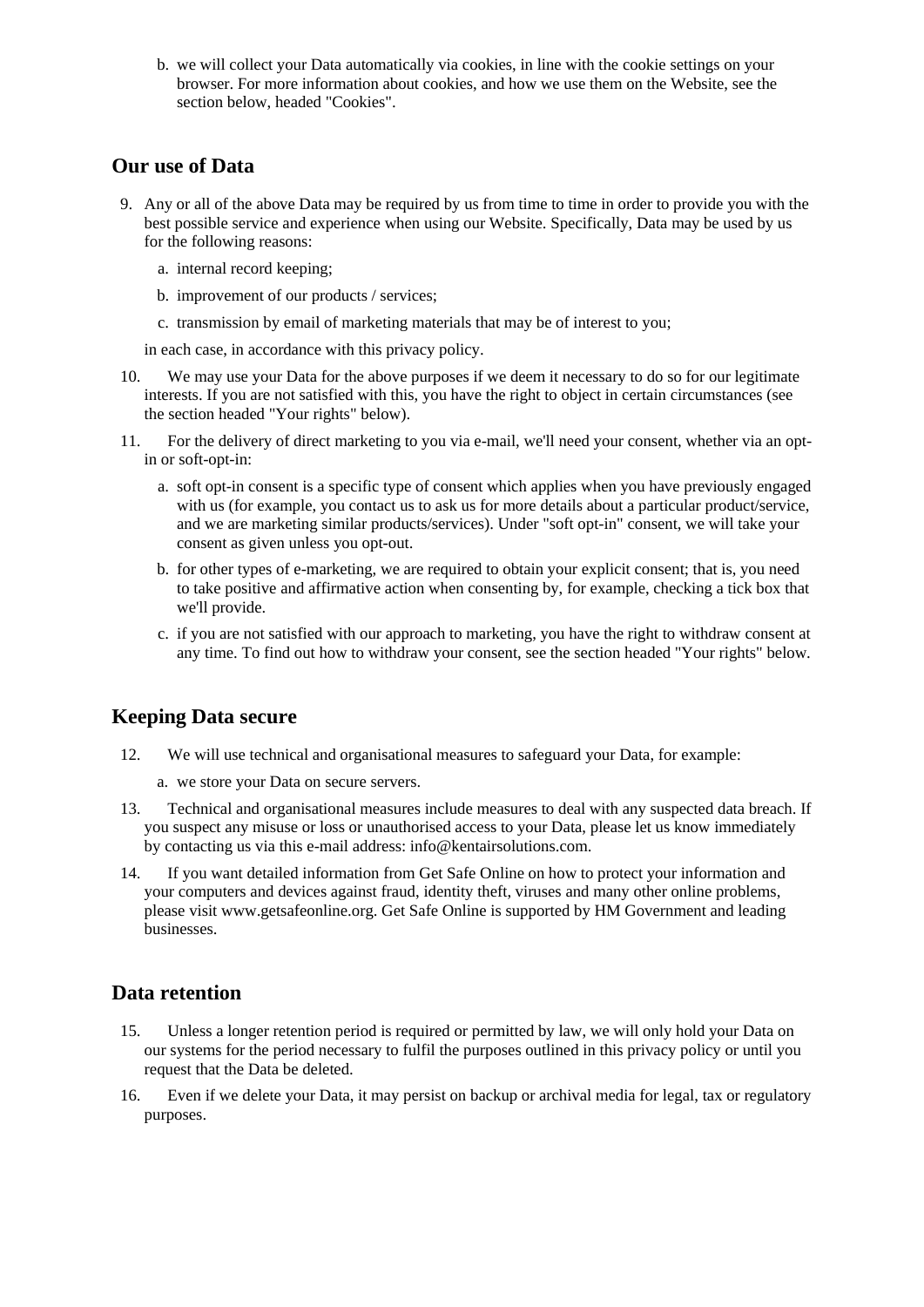## **Your rights**

- 17. You have the following rights in relation to your Data:
	- a. **Right to access** the right to request (i) copies of the information we hold about you at any time, or (ii) that we modify, update or delete such information. If we provide you with access to the information we hold about you, we will not charge you for this, unless your request is "manifestly unfounded or excessive." Where we are legally permitted to do so, we may refuse your request. If we refuse your request, we will tell you the reasons why.
	- b. **Right to correct** the right to have your Data rectified if it is inaccurate or incomplete.
	- c. **Right to erase** the right to request that we delete or remove your Data from our systems.
	- d. **Right to restrict our use of your Data** the right to "block" us from using your Data or limit the way in which we can use it.
	- e. **Right to data portability** the right to request that we move, copy or transfer your Data.
	- f. **Right to object** the right to object to our use of your Data including where we use it for our legitimate interests.
- 18. To make enquiries, exercise any of your rights set out above, or withdraw your consent to the processing of your Data (where consent is our legal basis for processing your Data), please contact us via this e-mail address: info@kentairsolutions.com.
- 19. If you are not satisfied with the way a complaint you make in relation to your Data is handled by us, you may be able to refer your complaint to the relevant data protection authority. For the UK, this is the Information Commissioner's Office (ICO). The ICO's contact details can be found on their website at https://ico.org.uk/.
- 20. It is important that the Data we hold about you is accurate and current. Please keep us informed if your Data changes during the period for which we hold it.

## **Links to other websites**

21. This Website may, from time to time, provide links to other websites. We have no control over such websites and are not responsible for the content of these websites. This privacy policy does not extend to your use of such websites. You are advised to read the privacy policy or statement of other websites prior to using them.

## **Changes of business ownership and control**

- 22. Kent Air Solutions may, from time to time, expand or reduce our business and this may involve the sale and/or the transfer of control of all or part of Kent Air Solutions. Data provided by Users will, where it is relevant to any part of our business so transferred, be transferred along with that part and the new owner or newly controlling party will, under the terms of this privacy policy, be permitted to use the Data for the purposes for which it was originally supplied to us.
- 23. We may also disclose Data to a prospective purchaser of our business or any part of it.
- 24. In the above instances, we will take steps with the aim of ensuring your privacy is protected.

## **Cookies**

- 25. This Website may place and access certain Cookies on your computer. Kent Air Solutions uses Cookies to improve your experience of using the Website and to improve our range of products and services. Kent Air Solutions has carefully chosen these Cookies and has taken steps to ensure that your privacy is protected and respected at all times.
- 26. All Cookies used by this Website are used in accordance with current UK and EU Cookie Law.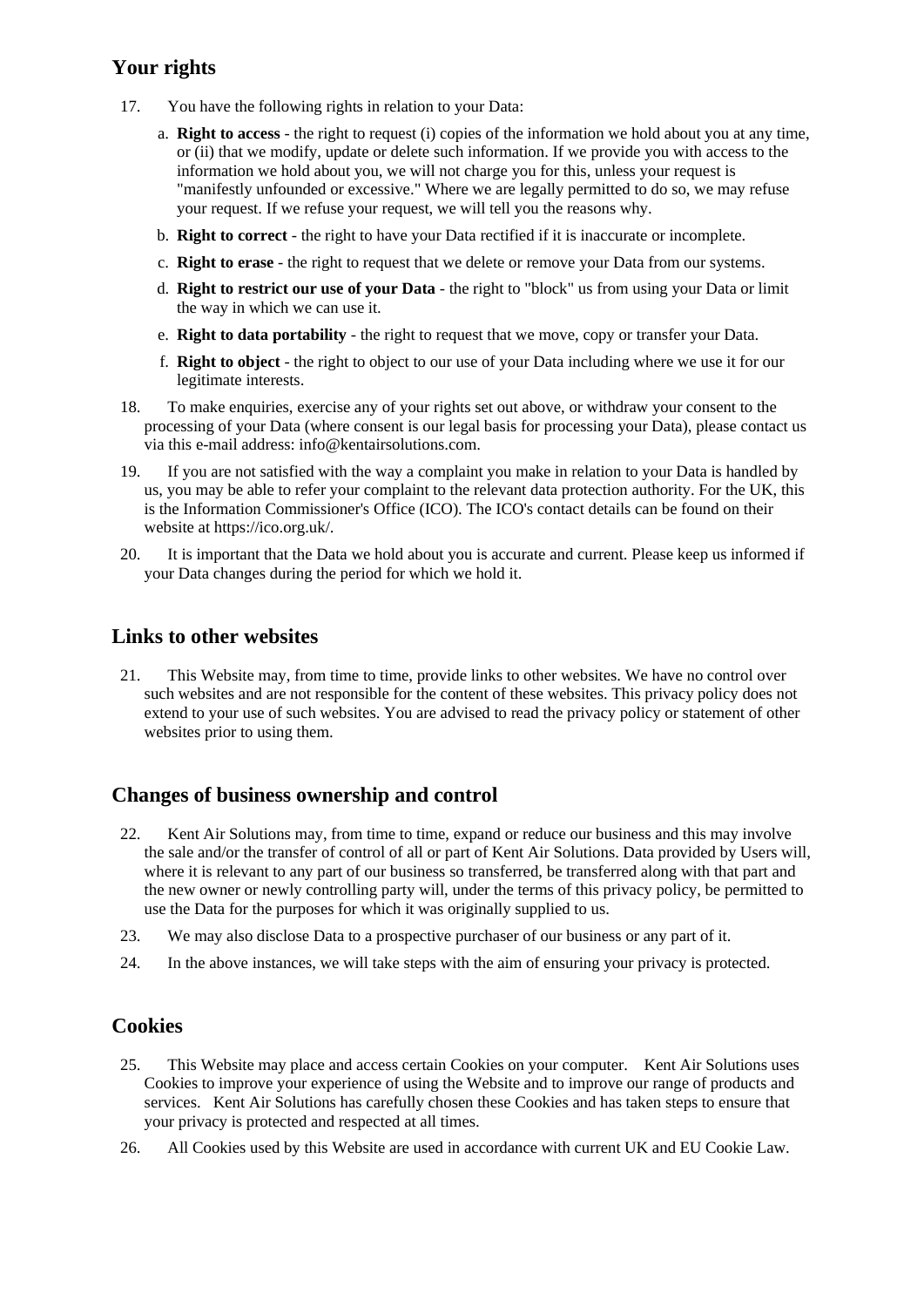- 27. Before the Website places Cookies on your computer, you will be presented with a message bar requesting your consent to set those Cookies. By giving your consent to the placing of Cookies, you are enabling Kent Air Solutions to provide a better experience and service to you. You may, if you wish, deny consent to the placing of Cookies; however certain features of the Website may not function fully or as intended.
- 28. This Website may place the following Cookies:

| <b>Type of Cookie</b>          | <b>Purpose</b>                                                                                                                                                                                                                                                                                                    |
|--------------------------------|-------------------------------------------------------------------------------------------------------------------------------------------------------------------------------------------------------------------------------------------------------------------------------------------------------------------|
| Strictly necessary cookies     | These are cookies that are required for the<br>operation of our website. They include, for<br>example, cookies that enable you to log into<br>secure areas of our website, use a shopping<br>cart or make use of e-billing services.                                                                              |
| Analytical/performance cookies | They allow us to recognise and count the<br>number of visitors and to see how visitors<br>move around our website when they are<br>using it. This helps us to improve the way<br>our website works, for example, by ensuring<br>that users are finding what they are looking<br>for easily.                       |
| <b>Functionality cookies</b>   | These are used to recognise you when you<br>return to our website. This enables us to<br>personalise our content for you, greet you by<br>name and remember your preferences (for<br>example, your choice of language or region).<br>By using the Website, you agree to our<br>placement of functionality cookie. |

29. You can find a list of Cookies that we use in the Cookies Schedule.

- 30. You can choose to enable or disable Cookies in your internet browser. By default, most internet browsers accept Cookies but this can be changed. For further details, please see the help menu in your internet browser. You can switch off Cookies at any time, however, you may lose any information that enables you to access the Website more quickly and efficiently.
- 31. You can choose to delete Cookies at any time; however, you may lose any information that enables you to access the Website more quickly and efficiently including, but not limited to, personalisation settings.
- 32. It is recommended that you ensure that your internet browser is up-to-date and that you consult the help and guidance provided by the developer of your internet browser if you are unsure about adjusting your privacy settings.
- 33. For more information generally on cookies, including how to disable them, please refer to aboutcookies.org. You will also find details on how to delete cookies from your computer.

# **General**

- 34. You may not transfer any of your rights under this privacy policy to any other person. We may transfer our rights under this privacy policy where we reasonably believe your rights will not be affected.
- 35. If any court or competent authority finds that any provision of this privacy policy (or part of any provision) is invalid, illegal or unenforceable, that provision or part-provision will, to the extent required, be deemed to be deleted, and the validity and enforceability of the other provisions of this privacy policy will not be affected.